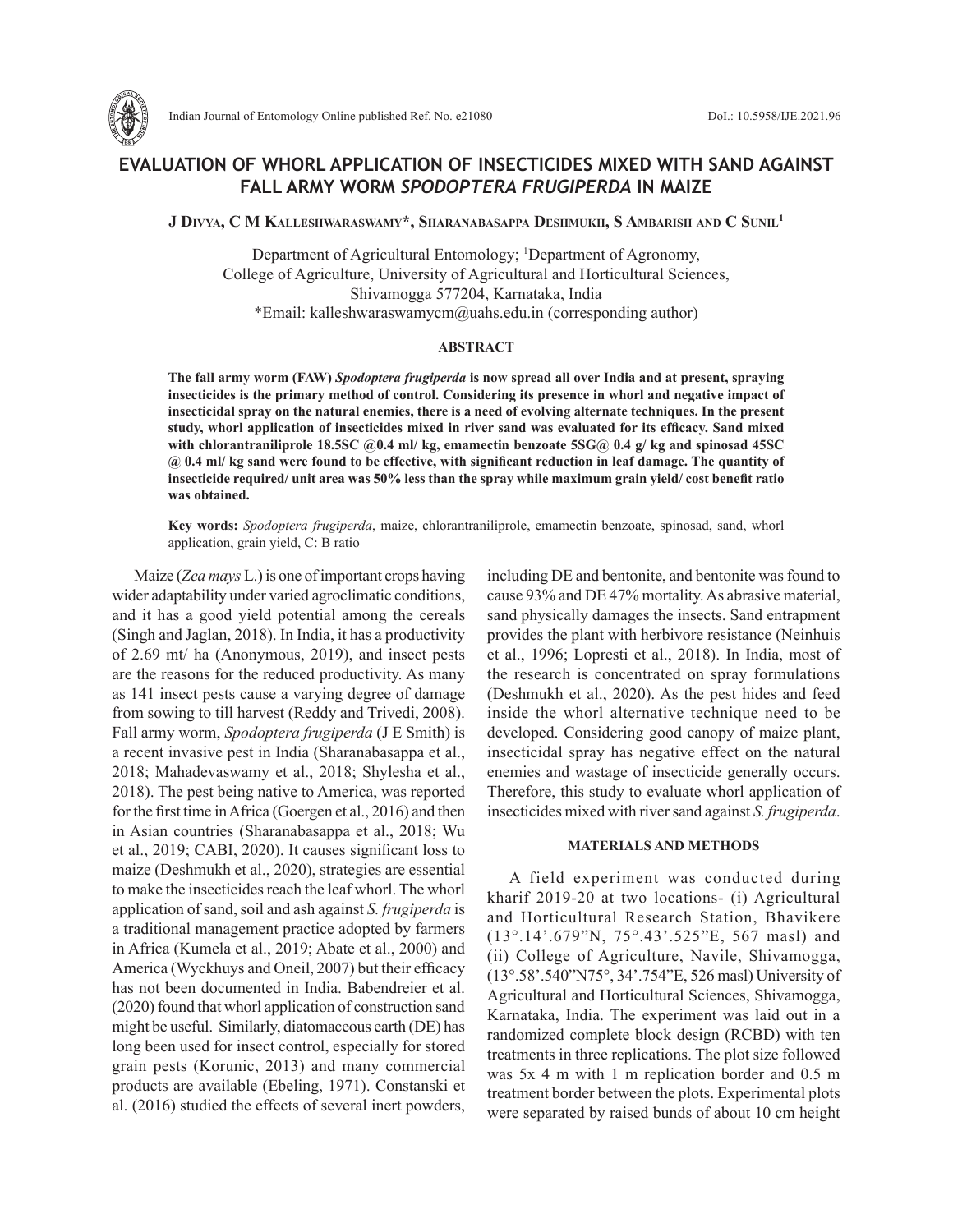|  | Table 1. Evaluation of insecticides mixed with sand against <i>S. frugiperda</i> -kharif 2019-20 |  |  |  |
|--|--------------------------------------------------------------------------------------------------|--|--|--|
|  |                                                                                                  |  |  |  |

|                              |                               |                              | Mean no. of larvae/ plant <sup>#</sup> |                                            |                         |                         |                          |                         | $\frac{0}{0}$ |
|------------------------------|-------------------------------|------------------------------|----------------------------------------|--------------------------------------------|-------------------------|-------------------------|--------------------------|-------------------------|---------------|
| T.                           | Dose/kg<br>Treatments         |                              |                                        | I Treatment (20 DAS) II Treatment (35 DAS) |                         |                         |                          |                         | reduction     |
| No.                          |                               | of sand                      | <b>DBT</b>                             | 7 DAT                                      | 14 DAT                  | 7 DAT                   | 14 DAT                   | Mean                    | over control  |
| AHRS, Bhavikere (Location 1) |                               |                              |                                        |                                            |                         |                         |                          |                         |               |
| T <sub>1</sub>               | Chlorpyriphos                 | $2 \text{ ml}$               | 1.63                                   | 0.87                                       | 1.20                    | 0.67                    | 0.60                     | 0.83                    | 53.92         |
|                              | 20EC                          |                              | (1.45)                                 | $(1.17)^{cd}$                              | $(1.30)$ <sup>bc</sup>  | $(1.07)^{bcd}$          | $(1.05)^{bcd}$           | $(1.15)^{cd}$           |               |
| $\mathsf{T}2$                | Thiodicarb 75WP               | 0.6 <sub>g</sub>             | 2.00                                   | 0.50                                       | 0.83                    | 0.40                    | 0.30                     | 0.51                    | 71.89         |
|                              |                               |                              | (1.58)                                 | $(0.96)$ <sup>def</sup>                    | $(1.15)$ <sup>cde</sup> | $(0.95)$ <sup>cde</sup> | $(0.89)$ <sup>def</sup>  | $(1.00)$ <sup>ef</sup>  |               |
| T <sub>3</sub>               | Chlorantraniliprole 0.4 ml    |                              | 2.07                                   | 0.13                                       | 0.27                    | 0.00                    | 0.00                     | 0.10                    | 94.47         |
|                              | 18.5 SC                       |                              | (1.60)                                 | $(0.75)^{8}$                               | $(0.87)$ <sup>f</sup>   | $(0.71)^{f}$            | $(0.71)^{g}$             | $(0.77)^{h}$            |               |
| T <sub>4</sub>               | Malathion 50EC                | 2 ml                         | 1.67                                   | 0.97                                       | 1.30                    | 0.73                    | 0.67                     | 0.92                    | 49.31         |
|                              |                               |                              | (1.47)                                 | $(1.21)$ <sup>bc</sup>                     | $(1.34)$ <sup>bc</sup>  | $(1.11)$ <sup>bc</sup>  | $(1.08)$ <sup>bc</sup>   | $(1.19)^c$              |               |
| T <sub>5</sub>               | Spinosad 45SC                 | $0.4$ ml                     | 1.60                                   | 0.33                                       | 0.70                    | 0.30                    | 0.10                     | 0.36                    | 80.18         |
|                              |                               |                              | (1.44)                                 | $(0.87)$ <sup>efg</sup>                    | $(1.09)$ <sup>de</sup>  | $(0.89)$ <sup>def</sup> | $(0.77)$ <sup>efg</sup>  | $(0.93)$ <sup>fg</sup>  |               |
| T <sub>6</sub>               | Emamectin                     | 0.4 <sub>g</sub>             | 2.03                                   | 0.27                                       | 0.57                    | 0.17                    | 0.07                     | 0.27                    | 85.25         |
|                              | benzoate 5SG                  |                              | (1.59)                                 | $(0.84)$ <sup>fg</sup>                     | $(1.03)$ <sup>ef</sup>  | $(0.81)$ <sup>ef</sup>  | $(0.75)$ <sup>fg</sup>   | $(0.87)^{gh}$           |               |
| T7                           | Neem soap 10%                 | $10 \text{ ml}$              | 1.93                                   | 0.57                                       | 1.03                    | 0.43                    | 0.33                     | 0.59                    | 67.28         |
|                              |                               |                              | (1.54)                                 | $(1.03)^{\text{cdef}}$                     | $(1.23)$ <sup>cde</sup> | $(0.96)$ <sup>cde</sup> | $(0.91)$ <sup>cdef</sup> | $(1.04)$ <sup>def</sup> |               |
| T <sub>8</sub>               | Diatomaceous                  | 200 g                        | 1.70                                   | 0.70                                       | 1.10                    | 0.50                    | 0.40                     | 0.68                    | 62.67         |
|                              | earth                         |                              | (1.48)                                 | $(1.09)^{cde}$                             | $(1.26)$ <sup>cd</sup>  | $(1.00)$ <sup>cde</sup> | $(0.95)$ <sup>cde</sup>  | $(1.08)^{cde}$          |               |
| T <sub>9</sub>               | Sand                          | $5 \frac{g}{\text{ planet}}$ | 2.03                                   | 1.37                                       | 1.77                    | 1.00                    | 0.90                     | 1.26                    | 30.41         |
|                              |                               |                              | (1.59)                                 | $(1.36)^{b}$                               | $(1.50)$ <sup>ab</sup>  | $(1.22)^{ab}$           | $(1.18)$ <sup>ab</sup>   | $(1.33)^{b}$            |               |
| T10                          | Untreated check               |                              | 2.10                                   | 2.23                                       | 2.27                    | 1.50                    | 1.23                     | 1.81                    |               |
|                              |                               |                              | (1.61)                                 | $(1.65)^{a}$                               | $(1.66)^{a}$            | $(1.41)^{a}$            | $(1.31)^{a}$             | $(1.52)^{a}$            |               |
|                              | $SEM \pm$                     |                              |                                        | 0.065                                      | 0.069                   | 0.070                   | 0.060                    | 0.042                   |               |
|                              | $CD (p=0.05)$                 |                              | $_{\rm NS}$                            | 0.193                                      | 0.205                   | 0.209                   | 0.179                    | 0.123                   |               |
|                              | CV(%)                         |                              | 8.95                                   | 10.17                                      | 9.62                    | 12.04                   | 10.90                    | 6.61                    |               |
|                              | UAHS, Shivamogga (Location 2) |                              |                                        |                                            |                         |                         |                          |                         |               |
| T <sub>1</sub>               | Chlorpyriphos                 | $2 \text{ ml}$               | 1.80                                   | 0.57                                       | 1.10                    | 0.60                    | 0.53                     | 0.70                    | 53.33         |
|                              | 20EC                          |                              | (1.52)                                 | $(1.02)^{bcd}$                             | $(1.26)$ <sup>bc</sup>  | $(1.05)^{bcd}$          | $(1.01)^{bcd}$           | $(1.10)^{cd}$           |               |
| T <sub>2</sub>               | Thiodicarb 75WP               | 0.6 <sub>g</sub>             | 1.93                                   | 0.37                                       | 0.73                    | 0.30                    | 0.23                     | 0.41                    | 72.78         |
|                              |                               |                              | (1.55)                                 | $(0.93)$ <sup>cdef</sup>                   | $(1.11)^{cde}$          | $(0.89)$ <sup>de</sup>  | $(0.85)$ <sup>def</sup>  | $(0.95)$ <sup>ef</sup>  |               |
| T <sub>3</sub>               | Chlorantraniliprole 0.4 ml    |                              | 1.53                                   | 0.10                                       | 0.33                    | 0.00                    | 0.00                     | 0.11                    | 92.78         |
|                              | 18.5SC                        |                              | (1.41)                                 | $(0.77)^{f}$                               | $(0.91)$ <sup>f</sup>   | $(0.71)^{f}$            | $(0.71)^{f}$             | $(0.78)$ <sup>h</sup>   |               |
| T <sub>4</sub>               | Malathion 50EC                | $2 \text{ ml}$               | 2.13                                   | 0.70                                       | 1.17                    | 0.67                    | 0.63                     | 0.79                    | 47.22         |
|                              |                               |                              | (1.62)                                 | $(1.09)^{bc}$                              | $(1.29)^{bc}$           | $(1.08)$ <sup>bc</sup>  | $(1.06)^{bc}$            | $(1.14)^c$              |               |
| T <sub>5</sub>               | Spinosad 45SC                 | $0.4$ ml                     | 1.97                                   | 0.23                                       | 0.63                    | 0.17                    | 0.10                     | 0.28                    | 81.11         |
|                              |                               |                              | (1.57)                                 | $(0.85)$ <sup>def</sup>                    | $(1.06)$ <sup>def</sup> | $(0.81)$ <sup>ef</sup>  | $(0.77)$ <sup>ef</sup>   | $(0.89)$ <sup>fg</sup>  |               |
| T <sub>6</sub>               | Emamectin                     | 0.4 g                        | 1.90                                   | 0.17                                       | 0.50                    | 0.10                    | 0.03                     | 0.20                    | 86.67         |
|                              | benzoate 5SG                  |                              | (1.55)                                 | $(0.81)$ <sup>ef</sup>                     | $(0.99)$ <sup>ef</sup>  | $(0.77)$ <sup>ef</sup>  | $(0.73)$ <sup>f</sup>    | $(0.84)$ <sup>gh</sup>  |               |
| T7                           | Neem soap $10\%$              | 10 <sub>ml</sub>             | 1.57                                   | 0.40                                       | 0.93                    | 0.37                    | 0.30                     | 0.50                    | 66.67         |
|                              |                               |                              | (1.43)                                 | $(0.94)$ <sup>cdef</sup>                   | $(1.20)^{bcd}$          | $(0.93)$ <sup>cde</sup> | $(0.89)$ <sup>de</sup>   | $(1.00)^e$              |               |
| T <sub>8</sub>               | Diatomaceous                  | 200 g                        | 1.70                                   | 0.47                                       | 1.00                    | 0.47                    | 0.40                     | 0.58                    | 61.11         |
|                              | earth                         |                              | (1.47)                                 | $(0.98)$ <sup>cde</sup>                    | $(1.22)^{bcd}$          | $(0.98)$ <sup>cd</sup>  | $(0.95)$ <sup>cd</sup>   | $(1.04)$ <sup>de</sup>  |               |
| T9                           | Sand                          | 5 g/ plant                   | 2.07                                   | 1.00                                       | 1.40                    | 0.93                    | 0.87                     | 1.05                    | 30.00         |
|                              |                               |                              | (1.60)                                 | $(1.21)^{b}$                               | $(1.38)$ <sup>ab</sup>  | $(1.19)^{b}$            | $(1.17)$ <sup>ab</sup>   | $(1.24)^{b}$            |               |
| T10                          | Untreated check               |                              | 1.80                                   | 1.63                                       | 1.80                    | 1.40                    | 1.17                     | 1.50                    |               |
|                              |                               |                              | (1.51)                                 | $(1.46)^a$                                 | $(1.51)^{a}$            | $(1.38)^{a}$            | $(1.29)^{a}$             | $(1.41)^{a}$            |               |
|                              | SEM $\pm$                     |                              |                                        | 0.069                                      | 0.062                   | 0.053                   | 0.054                    | 0.031                   |               |
|                              | $CD (p=0.05)$                 |                              | $_{\rm NS}$                            | 0.204                                      | 0.184                   | 0.159                   | 0.161                    | 0.092                   |               |
|                              | CV(%)                         |                              | 8.63                                   | 11.79                                      | 9.01                    | 9.45                    | 9.98                     | 5.17                    |               |
| Pooled                       |                               |                              |                                        |                                            |                         |                         |                          |                         |               |
| T1                           | Chlorpyriphos                 | $2 \text{ ml}$               | 1.72                                   | 0.72                                       | 1.15                    | 0.63                    | 0.57                     | 0.77                    | 53.65         |
|                              | 20EC                          |                              | (1.49)                                 | $(1.10)^{cd}$                              | $(1.28)^{bcd}$          | $(1.06)^{bcd}$          | $(1.03)^{cd}$            | $(1.13)^{cd}$           |               |
| T <sub>2</sub>               | Thiodicarb 75WP               | 0.6 <sub>g</sub>             | 1.97                                   | 0.43                                       | 0.78                    | 0.35                    | 0.27                     | 0.46                    | 72.29         |
|                              |                               |                              | (1.57)                                 | $(0.97)$ <sup>de</sup>                     | $(1.13)$ <sup>def</sup> | $(0.92)$ <sup>def</sup> | $(0.87)$ <sup>ef</sup>   | $(0.98)$ <sup>ef</sup>  |               |

*contd...*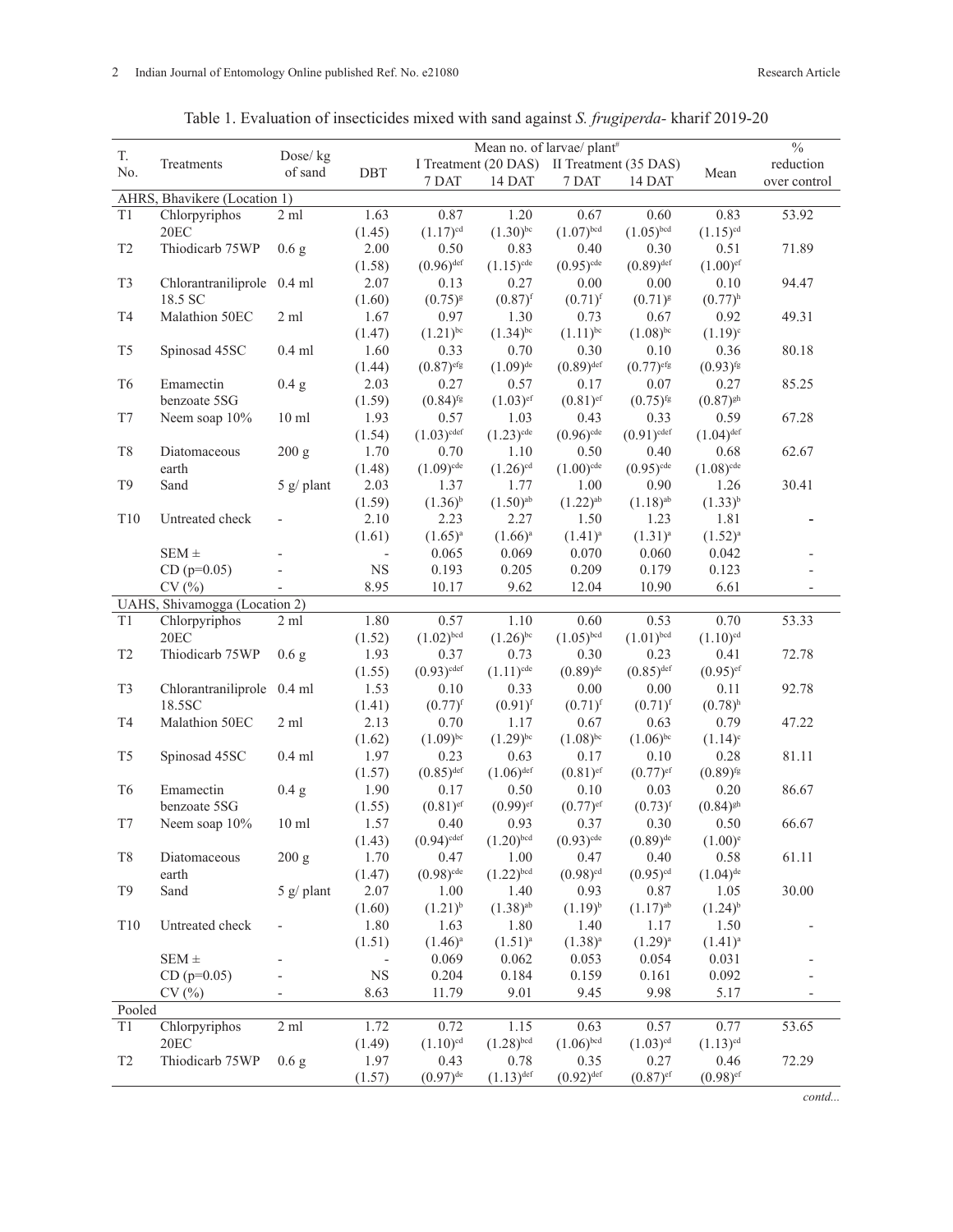Evaluation of whorl application of insecticides mixed with sand against fall army worm *Spodoptera frugiperda* in maize 3 J Divya et al.

|                 |                            |                                   |           |                        |                        |                          |                        |                        | (Table 1 contd.) |
|-----------------|----------------------------|-----------------------------------|-----------|------------------------|------------------------|--------------------------|------------------------|------------------------|------------------|
| T <sub>3</sub>  | Chlorantraniliprole 0.4 ml |                                   | 1.80      | 0.12                   | 0.30                   | 0.00                     | 0.00                   | 0.10                   | 93.70            |
|                 | 18.5 SC                    |                                   | (1.52)    | $(0.78)^{f}$           | $(0.89)^{g}$           | $(0.71)^{g}$             | $(0.71)^{g}$           | $(0.78)$ <sup>h</sup>  |                  |
| T4              | Malathion 50EC             | $2 \text{ ml}$                    | 1.90      | 0.83                   | 1.23                   | 0.70                     | 0.65                   | 0.85                   | 48.36            |
|                 |                            |                                   | (1.55)    | $(1.15)^{bc}$          | $(1.31)^{bc}$          | $(1.09)^{bc}$            | $(1.07)^{bc}$          | $(1.16)^c$             |                  |
| T <sub>5</sub>  | Spinosad 45 SC             | $0.4$ ml                          | 1.78      | 0.28                   | 0.67                   | 0.23                     | 0.10                   | 0.32                   | 80.60            |
|                 |                            |                                   | (1.51)    | $(0.88)$ <sup>ef</sup> | $(1.08)$ <sup>ef</sup> | $(0.85)$ <sup>efg</sup>  | $(0.77)$ <sup>fg</sup> | $(0.91)$ <sup>fg</sup> |                  |
| T <sub>6</sub>  | Emamectin                  | 0.4 g                             | 1.97      | 0.22                   | 0.53                   | 0.13                     | 0.05                   | 0.23                   | 85.89            |
|                 | benzoate 5 SG              |                                   | (1.57)    | $(0.84)$ <sup>ef</sup> | $(1.01)$ <sup>fg</sup> | $(0.79)$ <sup>fg</sup>   | $(0.74)^{8}$           | $(0.86)^{gh}$          |                  |
| T7              | Neem soap $10\%$           | $10 \text{ ml}$                   | 1.75      | 0.48                   | 0.98                   | 0.40                     | 0.32                   | 0.55                   | 67.00            |
|                 |                            |                                   | (1.49)    | $(0.99)$ <sup>de</sup> | $(1.22)^{cde}$         | $(0.95)$ <sup>cdef</sup> | $(0.90)$ <sup>e</sup>  | $(1.02)^{e}$           |                  |
| T <sub>8</sub>  | Diatomaceous               | 200 g                             | 1.70      | 0.58                   | 1.05                   | 0.48                     | 0.40                   | 0.63                   | 61.96            |
|                 | earth                      |                                   | (1.48)    | $(1.04)^{cd}$          | $(1.24)$ <sup>cd</sup> | $(0.99)$ <sup>cde</sup>  | $(0.95)$ <sup>de</sup> | $(1.06)$ <sup>de</sup> |                  |
| T <sub>9</sub>  | Sand                       | $5 \frac{\text{g}}{\text{plant}}$ | 2.05      | 1.18                   | 1.58                   | 0.97                     | 0.88                   | 1.15                   | 30.23            |
|                 |                            |                                   | (1.60)    | $(1.29)^{b}$           | $(1.44)$ <sup>ab</sup> | $(1.21)^{b}$             | $(1.18)^{b}$           | $(1.29)^{b}$           |                  |
| T <sub>10</sub> | Untreated check            | $\overline{\phantom{0}}$          | 1.95      | 1.93                   | 2.03                   | 1.45                     | 1.20                   | 1.65                   |                  |
|                 |                            |                                   | (1.57)    | $(1.56)^{a}$           | $(1.59)^{a}$           | $(1.40)^a$               | $(1.30)^a$             | $(1.47)^{a}$           |                  |
|                 | $SEM \pm$                  |                                   |           | 0.051                  | 0.056                  | 0.056                    | 0.039                  | 0.031                  |                  |
|                 | CD @ 5%                    | $\overline{\phantom{a}}$          | <b>NS</b> | 0.152                  | 0.167                  | 0.167                    | 0.119                  | 0.092                  |                  |
|                 | CV(%)                      | $\overline{\phantom{0}}$          | 5.72      | 8.34                   | 7.96                   | 9.79                     | 7.27                   | 5.06                   |                  |
| T <sub>1</sub>  | Chlorpyriphos              | 2ml                               | 1.72      | 0.72                   | 1.15                   | 0.63                     | 0.57                   | 0.77                   | 53.65            |
|                 | 20 <sub>EC</sub>           |                                   | (1.49)    | $(1.10)^{cd}$          | $(1.28)^{bcd}$         | $(1.06)^{bcd}$           | $(1.03)$ <sup>cd</sup> | $(1.13)^{cd}$          |                  |

#- Observations mean of 10 randomly selected plants/ treatment; No. in parentheses  $\sqrt{(x+0.5)}$  transformed values; Means followed by same letters do not differ significantly by DMRT (p=0.05); DAS- Days after sowing; DBT- Day before treatment; DAT- Days after treatment; NS- Non significant; \*- Significant at (p≤0.05)

Table 2. Effect of insecticides mixed with sand on yield and cost economics of maize (kharif 2019-20- pooled)

| T.<br>No.       | Treatments                  | Dosage*                           | Yield<br>(q/ha)        | Cost of<br>cultivation<br>(Rs/ha) | Gross<br>income<br>(Rs/ha) | <b>Net</b><br>income<br>(Rs/ha) | C:B<br>ratio |
|-----------------|-----------------------------|-----------------------------------|------------------------|-----------------------------------|----------------------------|---------------------------------|--------------|
| T1              | Chlorpyriphos 20EC          | $2 \text{ ml}$                    | $43.91c$ <sup>de</sup> | 37,273.00                         | 65,857.50                  | 28,584.50                       | 1:1.77       |
| T <sub>2</sub>  | Thiodicarb 75WP             | 0.6 <sub>g</sub>                  | $49.46^{bc}$           | 38,124.00                         | 74,187.50                  | 36,063.50                       | 1:1.95       |
| T <sub>3</sub>  | Chlorantraniliprole 18.5 SC | $0.4$ ml                          | 60.34a                 | 39,535.00                         | 90,507.50                  | 50,972.50                       | 1:2.29       |
| T <sub>4</sub>  | Malathion 50EC              | $2 \text{ ml}$                    | $42.64$ <sup>cde</sup> | 37,295.00                         | 63,957.50                  | 26,662.50                       | 1:1.71       |
| T <sub>5</sub>  | Spinosad 45 SC              | $0.4$ ml                          | 53.61 <sup>ab</sup>    | 40.730.00                         | 80,417.50                  | 39,687.50                       | 1:1.97       |
| T <sub>6</sub>  | Emamectin benzoate 5 SG     | 0.4 g                             | 58.60 <sup>a</sup>     | 37,340.00                         | 87,902.50                  | 50,562.50                       | 1:2.35       |
| T <sub>7</sub>  | Neem soap $10\%$            | 10 <sub>ml</sub>                  | 46.43 <sup>bcd</sup>   | 38,247.00                         | 69,647.50                  | 31,400.50                       | 1:1.82       |
| T <sub>8</sub>  | Diatomaceous earth          | 200 g                             | 51.29abc               | 39,087.00                         | 76,940.00                  | 37,853.00                       | 1:1.97       |
| T <sub>9</sub>  | Sand                        | $5 \frac{\text{g}}{\text{plant}}$ | $40.31$ <sup>de</sup>  | 36,847.00                         | 60,470.00                  | 23,623.00                       | 1:1.64       |
| T <sub>10</sub> | Untreated check             |                                   | $36.01^{\circ}$        | 33,847.00                         | 54,010.00                  | 20,163.00                       | 1:1.60       |
|                 | $SEM \pm$                   |                                   | 3.052                  |                                   |                            |                                 |              |
|                 | $CD$ @ 5%                   |                                   | 9.070                  |                                   |                            |                                 |              |
|                 | CV(%)                       |                                   | 10.96                  |                                   |                            |                                 |              |

\*- ml or g/kg of sand, (Market price of maize= Rs.1500/q); T1: Chlorpyriphos 20EC- 380 Rs/ l; T2: Thiodicarb 75WP – 3800 Rs/ kg; T3: Chlorantraniliprole 18.5 SC – 12000 Rs/ l; T4: Malathion 50EC – 400 Rs/ l; T5: Spinosad 45 SC – 17,333.33 Rs/ l;T6: Emamectin benzoate 5 SG – 2200 Rs./kg; T7: Neem soap 10% - 250 Rs/ kg; T8: Diatomaceous earth – 20 Rs/ kg ; T9: Sand – 2.5 Rs/ kg; No. of labour required/ application /ha – 4; Cost of labour: Rs. 200/ day; Quantity of sand required/ application /ha - 280 kg; Cost of production: 33,847/ ha

all around. The maize hybrid (Pioneer 3550) was used and seeds were dibbled at a spacing of 60x 30 cm during the last week of July 2019 on well prepared fine tilth land. The crop was raised adopting a standard package of practice except plant protection measures. A total of ten treatments were evaluated, of which six were insecticides mixed with river sand, one treatment with DE, one plant product (neem soap 10 %), while the sand

alone was applied to whorl as check for comparison, and an untreated control.

Before application, the insecticides were properly mixed with sand having 7% moisture and applied to the whorl within an hour of mixing. All treatments were imposed twice, once at V6 and second at V10 stages of crop growth at the  $20<sup>th</sup>$  and  $35<sup>th</sup>$  day after sowing,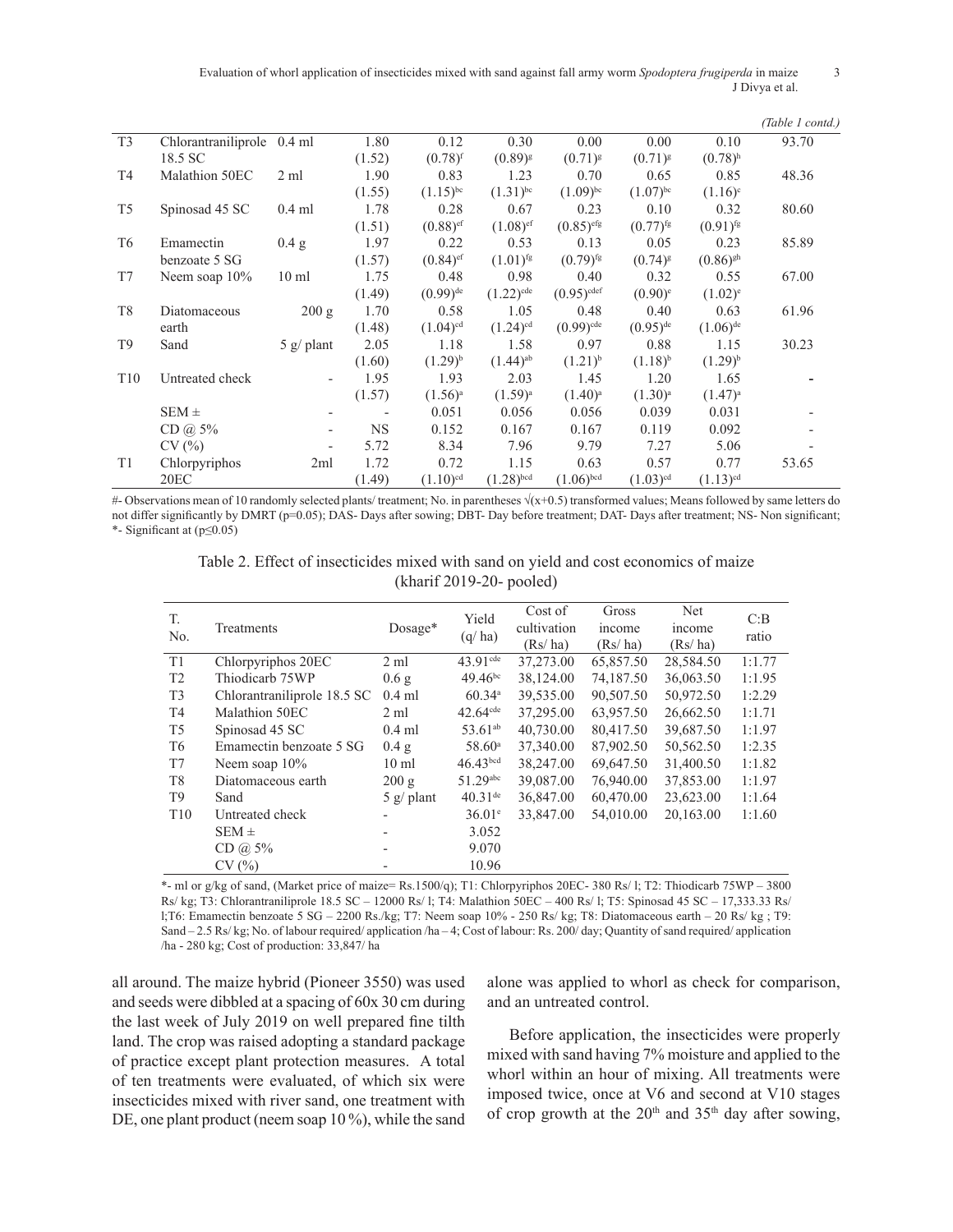respectively. In the first application, 5 g of treated sand or DE or neem soap was applied and 7 g was applied during 2nd application. The observations on the number of larvae/ plant in each treatment plot before and after the application were recorded with a sample of ten plants. Pretreatment count was taken one day before treatment by opening whorl, and post treatment ones at seven and 14 days after treatment. The leaf damage severity was recorded based on a 1 to 9 rating scale modified by CIMMYT, Mexico (Prasanna et al., 2018). Observations on the number of larvae/ plant were analysed after square root transformation. The data was subjected to Duncan's Multiple Range Test (DMRT). The grain yield recorded and expressed as q/ ha was also analysed. To know the economics of insecticides usage, data was pooled and the cost-benefit ratio calculated by considering the cost of plant protection and the final grain yield.

## **RESULTS AND DISCUSSION**

In location-I, all the treatments significantly reduced the incidence of larvae at seven and 14 days after treatment; pretreatment counts it varied from 1.60 to 2.10 and was statistically non-significant; and overall reduction over control indicated that chlorantraniliprole 18.5SC is the most effective (94.47%), and the next best were emamectin benzoate 5SG (85.25 %) and spinosad 45SC (80.18 %). In location-II, pretreatment counts varied from 1.53 to 2.13, and at seven and 14 days after treatments there was reduction in incidence (92.78% with chlorantraniliprole 18.5SC followed by emamectin benzoate 5SG- 86.67% and spinosad 45 SC- 81.11 %). The pooled data indicated that chlorantraniliprole 18.5SC  $\omega$  0.4 ml/ kg of sand outperformed in terms of least larval load and % reduction of incidence. Emamectin benzoate 5SG @ 0.4 g, spinosad 45SC  $\omega$  0.4 ml and thiodicarb 75WP @ 0.6 g per kg of sand followed next. The least plant damage score (0.03) was shown with chlorantraniliprole 18.5SC followed by emamectin benzoate 5 SG (0.18) as aginst the maximum of 4.86 in untreated control (Table 1). Only chlorpyriphos  $20EC \ (\omega\ 2.0 \)$  ml/ kg of sand had a phytotoxic effect. Chlorantraniliprole 18.5SC led to maximum grain yield of 60.34 q/ ha followed by emamectin benzoate 5SG (58.60 q/ ha), with the latter giving the maximum C: B ratio (1:2.35) (Table 2).

As the chemicals were evaluated at the recommended dose, the quantity required/ ha was much less than spraying- spray solution/ ha is 500 l, as against 280 kg of river sand (5g/ plant). Thus, nearly 50% insecticide/ unit area got reduced, also sand application into the whorl directly targets the larvae, as a result larva try to come out of the whorl and hence larvae got damaged through abrasion to the cuticle (Babendreier et al., 2020). Worku and Ebabuye (2019) found that there was no significant difference in the efficacy of insecticides between whorl application and foliar spray. The present study concludes that the quantity of insecticide/ unit area is reduced, also it increased effectiveness as it remained in the whorl for 4-5 days, with additional physical effects of sand (abrasion and other physical damage to cuticle).

plant develops without interfering in the plant growth (Babendreier et al., 2020; Worku and Ebabuye, 2019).

## **ACKNOWLEDGEMENTS**

The applied sand slowly comes out of the whorl as the

The authors thank the Director of Research, UAHS, Shivamogga for funding the research through Staff Research Fellowship.

#### **REFERENCES**

- Abate T, Van-Huis A, Ampofo J K O. 2000. Pest management strategies in traditional agriculture: an African perspective. Annual Review of Entomology 45(1): 631-659.
- Anonymous. 2019. Production of agricultural crops, survey of Indian agriculture, Pocket book of agricultural statistics. New Delhi, India. pp. 26-28.
- Babendreier D, Koku Agboyi L, Beseh P, Osae M, Nboyine J, Ofori S E, Frimpong J O, Attuquaye Clottey V, Kenis M. 2020. The efficacy of alternative, environmentally friendly plant protection measures for control of fall armyworm, *Spodoptera frugiperda*, in maize. Insects 11(4): 240.
- CABI. 2020. Invasive Species Compendium: *Spodoptera frugiperda* (fall armyworm). https://www.cabi.org/ISC/datasheet/29810.
- Constanski K C, Zorzetti J, Santoro P H, Hoshino A T, Janeiro Neves P M O. 2016. Inert powders alone or in combination with neem oil for controlling *Spodoptera eridania* and *Spodoptera frugiperda* (Lepidoptera: Noctuidae) larvae. Semina: Ciencias Agrarias 37(4): 1801-1810.
- Deshmukh S S, Prasanna B M, Kalleshwaraswamy C M, Jaba J, Choudhary B. 2021. Fall armyworm (*Spodoptera frugiperda*). Omkar (ed.). Polyphagous pests of crops. Springer, Singapore. pp. 349-372.
- Ebeling W. 1971. Sorptive dusts for pest control. Annual Review of Entomology 16(1): 123-58.
- Goergen G, Kumar P L, Sankung S B, Togola A, Tamo M. 2016. First report of outbreaks of the fall armyworm *Spodoptera frugiperda* (J. E. Smith) (Lepidoptera: Noctuidae), a new alien invasive pest in West and Central Africa. PLoS One 11(10): p.e0165632.
- Korunic Z. 2013. Diatomaceous earths–natural insecticides. Pesticides and Phytomedicine Belgrade 28(2): 77-95.
- Kumela T, Simiyu J, Sisay B, Likhayo P, Mendesil E, Gohole L, Tefera T. 2019. Farmers' knowledge, perceptions and management practices of the new invasive pest, fall armyworm (*Spodoptera frugiperda*) in Ethiopia and Kenya. International Journal of Pest Management 65(1): 1-9.